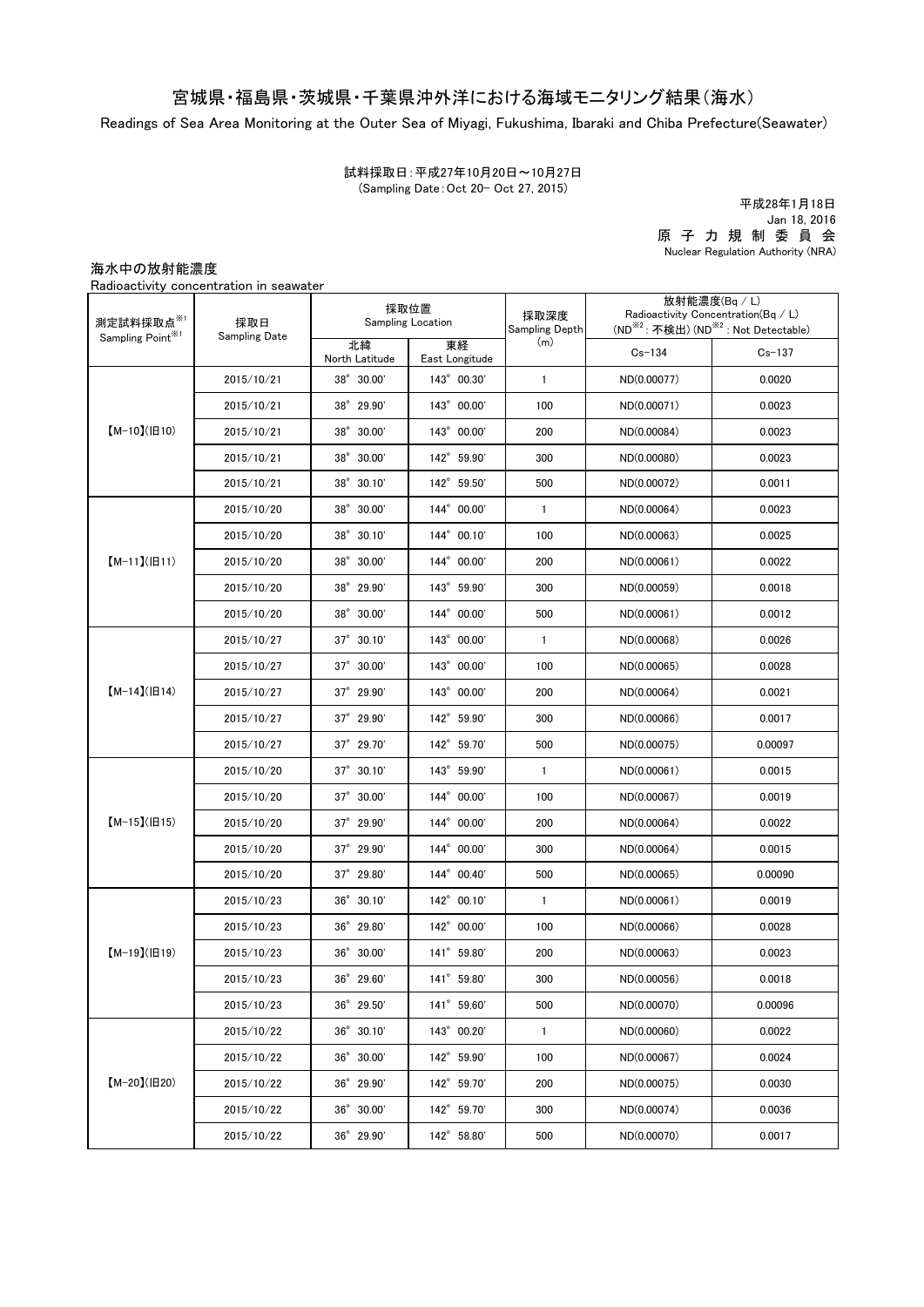| 測定試料採取点※1<br>Sampling Point <sup>※1</sup> | 採取日<br><b>Sampling Date</b> | 採取位置<br>Sampling Location |                      | 採取深度<br>Sampling Depth | 放射能濃度(Bq/L)<br>Radioactivity Concentration(Bq / L)<br>(ND <sup>※2</sup> : 不検出) (ND <sup>※2</sup> : Not Detectable) |            |
|-------------------------------------------|-----------------------------|---------------------------|----------------------|------------------------|--------------------------------------------------------------------------------------------------------------------|------------|
|                                           |                             | 北緯<br>North Latitude      | 東経<br>East Longitude | (m)                    | $Cs - 134$                                                                                                         | $Cs - 137$ |
| $[M-21](H21)$                             | 2015/10/22                  | 36° 29.80'                | 144° 00.00'          | $\mathbf{1}$           | ND(0.00058)                                                                                                        | 0.0017     |
|                                           | 2015/10/22                  | 36° 30.20'                | 143° 59.90'          | 100                    | ND(0.00061)                                                                                                        | 0.0021     |
|                                           | 2015/10/22                  | 36° 30.20'                | 143° 59.70'          | 200                    | 0.00071                                                                                                            | 0.0033     |
|                                           | 2015/10/22                  | 36° 30.20'                | 143° 59.70'          | 300                    | ND(0.00063)                                                                                                        | 0.0027     |
|                                           | 2015/10/22                  | 36° 30.30'                | 143° 59.10'          | 500                    | ND(0.00061)                                                                                                        | 0.0012     |
| $[M-25]( E25)$                            | 2015/10/23                  | 35° 30.10'                | 142° 00.10'          | $\mathbf{1}$           | ND(0.00067)                                                                                                        | 0.0019     |
|                                           | 2015/10/23                  | 35° 29.90'                | 142° 00.00'          | 100                    | ND(0.00066)                                                                                                        | 0.0022     |
|                                           | 2015/10/23                  | 35° 29.70'                | 141° 59.90'          | 200                    | ND(0.00070)                                                                                                        | 0.0032     |
|                                           | 2015/10/23                  | 35° 29.50'                | 141° 59.80'          | 300                    | ND(0.00064)                                                                                                        | 0.0020     |
|                                           | 2015/10/23                  | 35° 29.00'                | 141° 59.90'          | 500                    | ND(0.00062)                                                                                                        | 0.00093    |
| $[M-26](H26)$                             | 2015/10/24                  | 35° 30.00'                | 143° 00.10'          | $\mathbf{1}$           | ND(0.00078)                                                                                                        | 0.0021     |
|                                           | 2015/10/24                  | 35° 29.90'                | 143° 00.00'          | 100                    | ND(0.00063)                                                                                                        | 0.0021     |
|                                           | 2015/10/24                  | 35° 29.90'                | 142° 59.90'          | 200                    | ND(0.00073)                                                                                                        | 0.0032     |
|                                           | 2015/10/24                  | 35° 29.70'                | 142° 59.80'          | 300                    | ND(0.00065)                                                                                                        | 0.0037     |
|                                           | 2015/10/24                  | $35^{\circ}$ 29.40'       | 142° 59.80'          | 500                    | ND(0.00069)                                                                                                        | 0.0030     |
| $[M-27](B27)$                             | 2015/10/24                  | 35° 29.90'                | 144° 00.00'          | $\mathbf{1}$           | ND(0.00075)                                                                                                        | 0.0019     |
|                                           | 2015/10/24                  | $35^{\circ}$ 30.10'       | 144° 00.00'          | 100                    | ND(0.00077)                                                                                                        | 0.0024     |
|                                           | 2015/10/24                  | 35° 30.10'                | 143° 59.90'          | 200                    | ND(0.00083)                                                                                                        | 0.0033     |
|                                           | 2015/10/24                  | 35° 30.10'                | 143° 59.80'          | 300                    | ND(0.00078)                                                                                                        | 0.0037     |
|                                           | 2015/10/24                  | 35° 30.40'                | 143° 59.80'          | 500                    | ND(0.00083)                                                                                                        | 0.0033     |

※1 【 】内の番号は、図の測点番号に対応。

※1 The character enclosed in parentheses indicates Sampling Point in figure.

...<br>※2 NDの記載は、海水の放射能濃度の検出値が検出下限値を下回る場合。

※2 ND indicates the case that the detected radioactivity concentration in seawater was lower than the detection limits.

## \* 原子力規制委員会の委託事業により、(公財)海洋生物環境研究所が採取した試料を(公財)日本分析センターが分析。

on the project commissioned by Nuclear Regulation Authority (NRA). \* The samples of seawater collected by Marine Ecology Research Institute (MERI) were analyzed by Japan Chemical Analysis Center (JCAC)

## (参考)

平成20-22年度「海洋環境放射能総合評価事業」の福島第一海域(福島第一発電所から約25km付近)の環境放射能調査の結果: Cs-137:0.0012~0.0019Bq/L

(Reference)

The result of the environmental radioactivity measurement in the seawater around Fukushima Dai-ichi NPP (around 25km distance from Fukushima Dai-ichi NPP)shown in the report "Oceanic Environmental Radioactivity Synthesis Evaluation Business " FY 2008-2010 : Cs-137:0.0012~0.0019 Bq/L